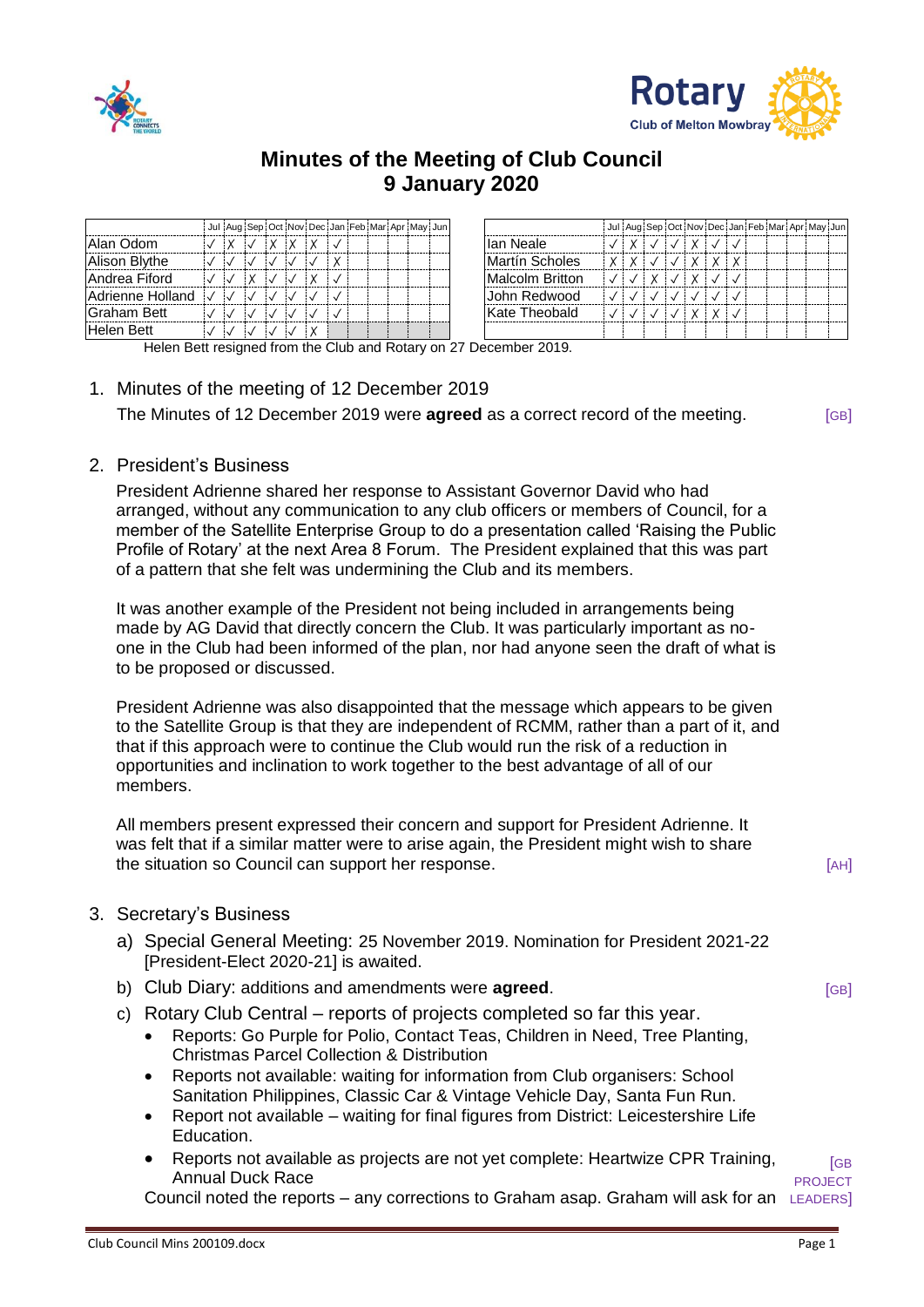c) Other matters included: 850th Anniversary of St Mary's Church – to consider later how involved the Club will be. [MB] Vintage Vehicle Festival – agreed to be 6 September 2020. *[Noted by Business Meeting]* [IN] Communications: this is still on hold pending others' input. [GB] Retention of members: GB is devising a leaver's survey and a further tool for helping to retain members, to be considered at Council for possible referral to the Membership team. [GB] and the state of the state of the state of the state of the state of the state of the state of the state of the state of the state of the state of the state of the state of the state of the state of t Sustainability of Committee Structure: it was agreed to allocate sufficient time at the February Council meeting to debate this thoroughly so that any potential changes could be put to the membership in good time and, if approved, be implemented in the Rotary year beginning in July 2020.[MB GB] 6. Community and Environment Service Helen has resigned from the Club and Rotary. There is therefore a vacancy for Chair of the committee. **Example 20 Contract 20 AH** is the committee. *[Noted by Business Meeting]*

## 7. International Service

John Redwood presented the International Minutes and highlighted: Tacloban, Philippines Project: A further Typhoon during December 2019 has [AB]

## update on Heartwize, using the RCC pro-forma.

a) Malcolm highlighted the successful completion of:

It is a good profile raiser for Rotary Net profit expected to be £1592

Santa Fun Run: the debrief had concluded

4. Treasurer's Report

5. Club Service

- The Club Account Balance at 9 January 2020 was £4,237.10 of which £3,889.30 related to the Lunchtime Club and £347.80 to the Satellite Group.
- The Trust Account Balance at 9 January 2020 was £9,345.68 of which £4,890.24 was committed expenditure and £4,455.44 was unallocated. The Trust balance relating to the Satellite Group was £1,374.  $[KT]$

£1235 raised by runners for other charities, down on previous years

Carol Service: Despite the relatively low turnout, it was agreed to repeat the event

Agreed to hold the next SFR on 13 December 2020. *[Noted by Business Meeting]* [AB] Christmas Party – a success. **Christmas Party – a success.** [MB AH]

with wider advertising next Christmas.  $£45$  was raised towards Rotary youth work.  $[MB]$ 

## *[Noted by Business Meeting]*

b) Events being planned & in hand: Minor Sports – next round against RC Leicester De Montfort before 31st January. [MB] Burns Night Supper (Sat 18th Jan) **[BA] Example 18th Jan Example 2014 EXA** Charter (Mon 9th Mar); details & publicity needed. <br>
[MB AH] An Evening with Charles Hanson (Frid  $3<sup>rd</sup>$  April)  $[MB]$ Quiz (Frid 24th April) [MB] Summer Outing to Chester (Fri 1st to Mon 3rd May) **[BM]** [BM] Foundation Dinner at BMC (Frid 21st May) **[AB]** [AB] Duck Race (Mon 25th May) As yet, Club Service Committee is the organising team. [MB] President's Lunch: Sunday 5th July. Jack will provide music. [MB, AH]